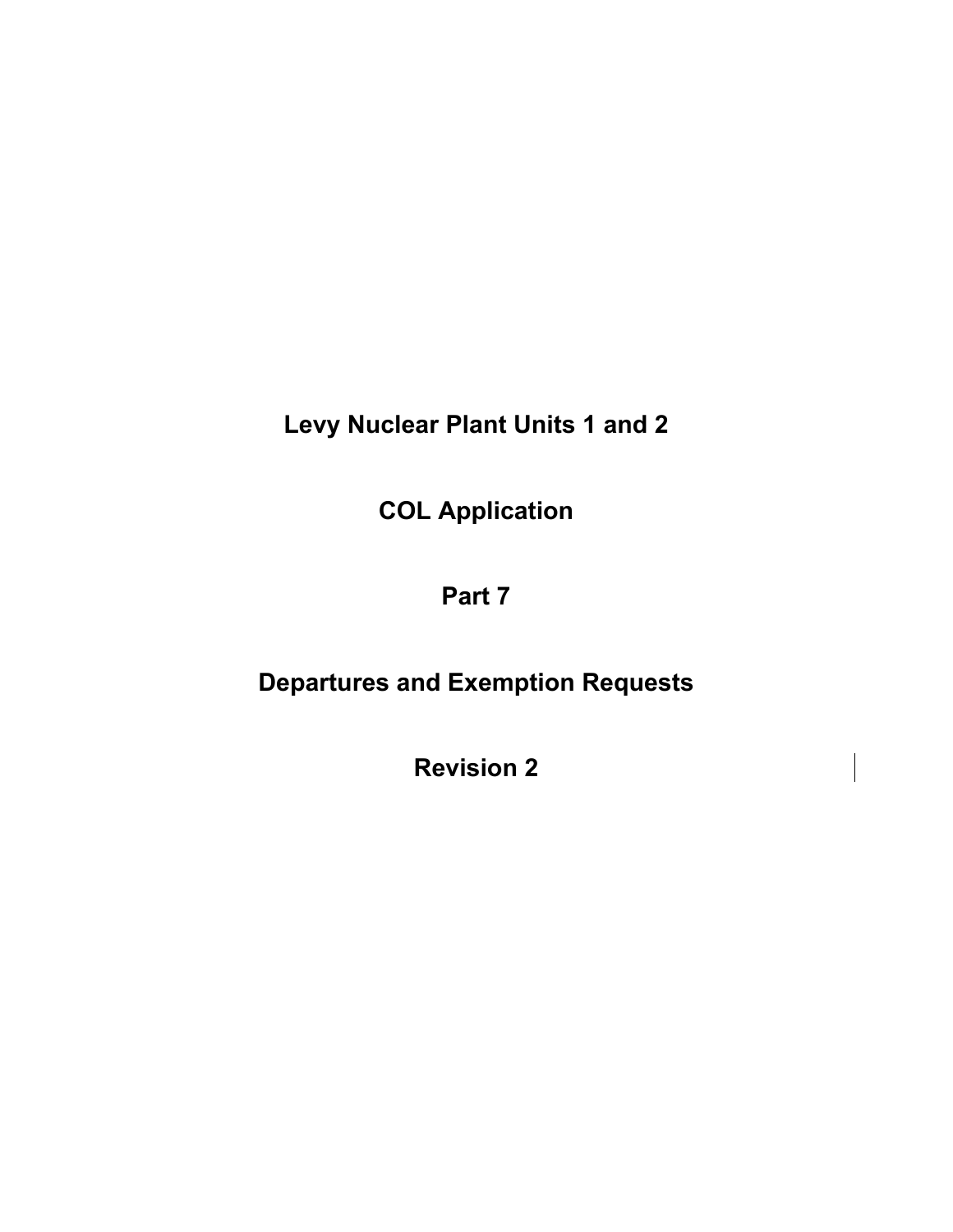# **A. STD Departure**

This Departure Report includes deviations in the Levy Nuclear Plant, Units 1 and 2 COLA FSAR from the Tier 2 information in the applicable Design Control Document (DCD), pursuant to 10 CFR Part 52, Appendix D, Section VIII and Section X.B.1.

The following Departure is described and evaluated in detail in this report.

| <b>Departure Number</b> | <b>Description</b>                                                               |
|-------------------------|----------------------------------------------------------------------------------|
| $STD$ DEP 1.1-1         | Administrative departure for organization and<br>numbering for the FSAR sections |
| STD DEP 8.3-1           | Class 1E voltage regulating transformer current<br>limiting features             |

# **A.1 Departures That Can Be Implemented Without Prior NRC Approval**

| <b>Departure Number</b> | <b>Description</b>                                                               |
|-------------------------|----------------------------------------------------------------------------------|
| STD DEP 1.1-1           | Administrative departure for organization and<br>numbering for the FSAR sections |
| <b>STD DEP 8.3-1</b>    | Class 1E voltage regulating transformer current<br>limiting features             |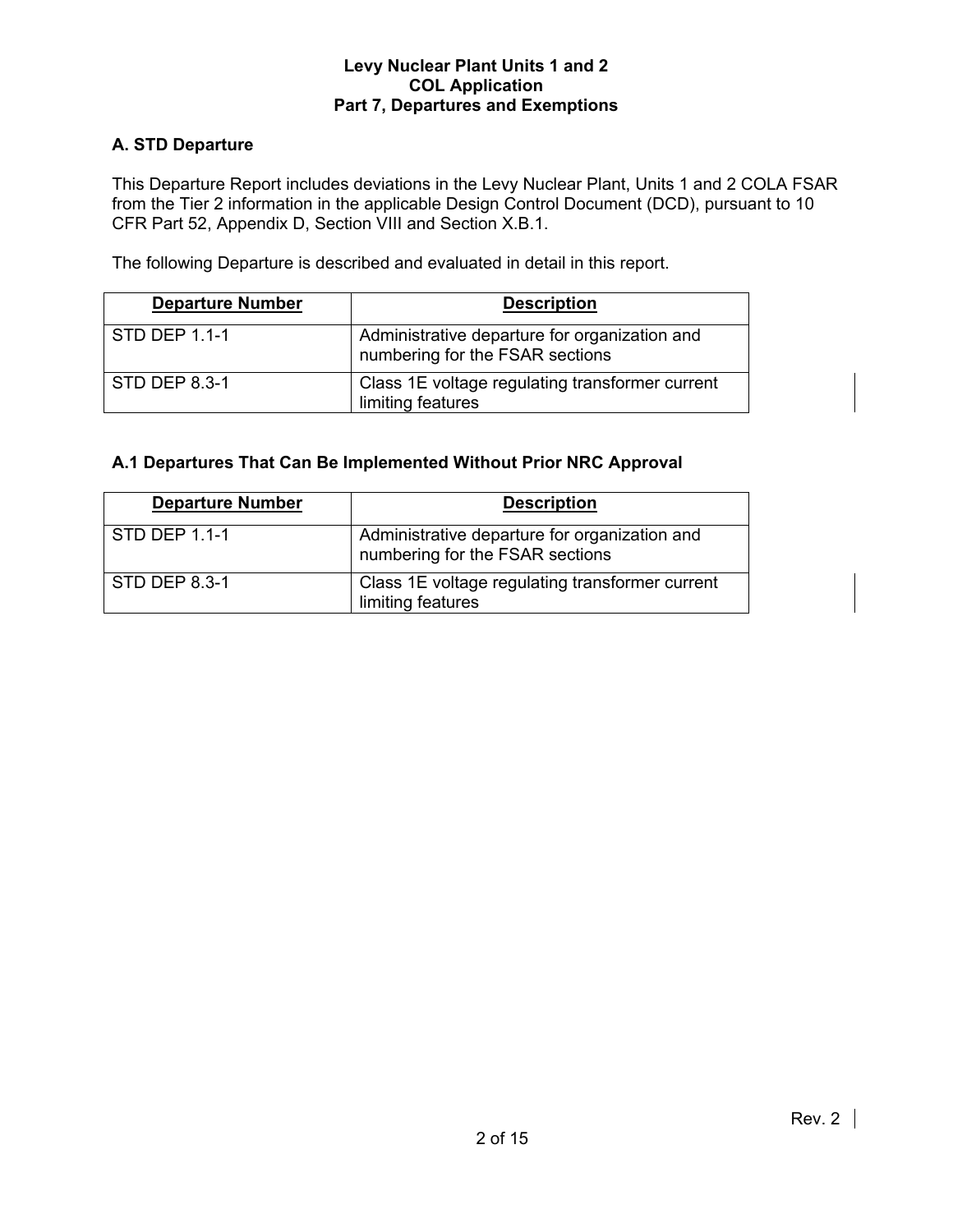### Departure Number: STD DEP 1.1-1

 Affected DCD/FSAR Sections: 2.1.1; 2.1.4; 2.2.1; 2.2.4; 2.4.1; 2.4.15; 2.5; 2.5.6; 9.2.11; 9.2.12; 9.2.13; 9.5.1.8; 9.5.1.9; 13.1; 13.1.4; 13.5; 13.5.3; 13.7; 17.5; 17.6; 17.7; 17.8 (Note the affected sections may vary in subsequent COL applications, but the departure is standard).

### Summary of Departure:

This FSAR generally follows the AP1000 DCD organization and numbering. Some organization and numbering differences are adopted where necessary to include additional material, such as additional content identified in Regulatory Guide 1.206.

### Scope/Extent of Departure:

The renumbered sections and subsections associated with this Departure are identified in the FSAR (at the sections and subsections identified above).

### Departure Justification:

An administrative departure is established to identify instances where the renumbering of FSAR sections and subsections is necessary to effectively include content consistent with Regulatory Guide 1.206, as well as NUREG-0800, Standard Review Plan.

### Departure Evaluation:

This Departure is an administrative change that affects only section and subsection numbering of the indicated FSAR sections and subsections. Accordingly, it does not:

- 1. Result in more than a minimal increase in the frequency of occurrence of an accident previously evaluated in the plant-specific DCD;
- 2. Result in more than a minimal increase in the likelihood of occurrence of a malfunction of a structure, system, or component (SSC) important to safety and previously evaluated in the plant-specific DCD;
- 3. Result in more than a minimal increase in the consequences of an accident previously evaluated in the plant-specific DCD;
- 4. Result in more than a minimal increase in the consequences of a malfunction of an SSC important to safety previously evaluated in the plant-specific DCD;
- 5. Create a possibility for an accident of a different type than any evaluated previously in the plant-specific DCD;
- 6. Create a possibility for a malfunction of an SSC important to safety with a different result than any evaluated previously in the plant-specific DCD;
- 7. Result in a design basis limit for a fission product barrier as described in the plantspecific DCD being exceeded or altered; or
- 8. Result in a departure from a method of evaluation described in the plant-specific DCD used in establishing the design bases or in the safety analyses.

This Departure does not affect resolution of a severe accident issue identified in the plantspecific DCD.

Therefore, this Departure has no safety significance.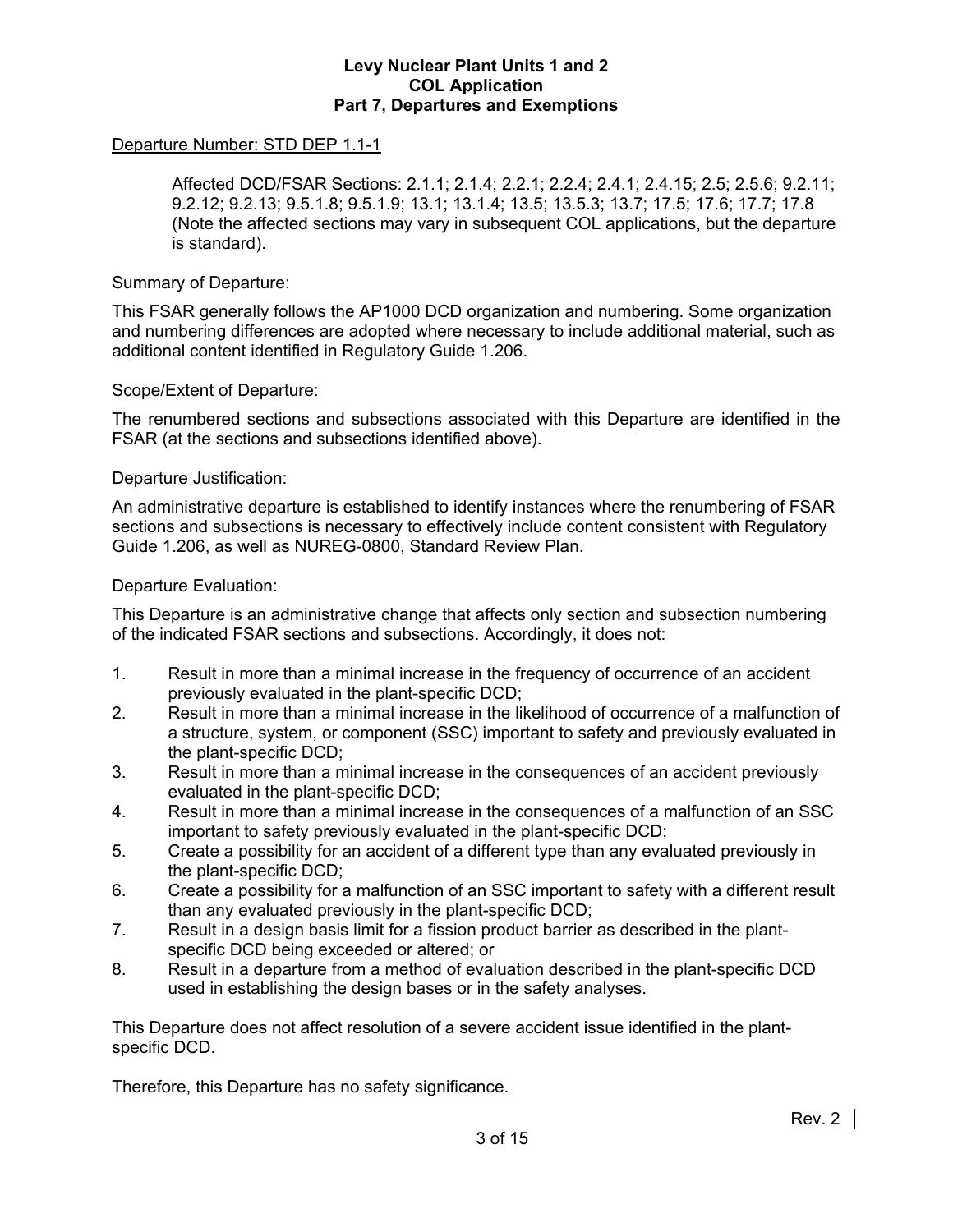# Departure Number: STD DEP 1.1-1 (Continued)

NRC Approval Requirement

This departure does not require NRC approval pursuant to 10 CFR Part 52, Appendix D, Section VIII.B.5.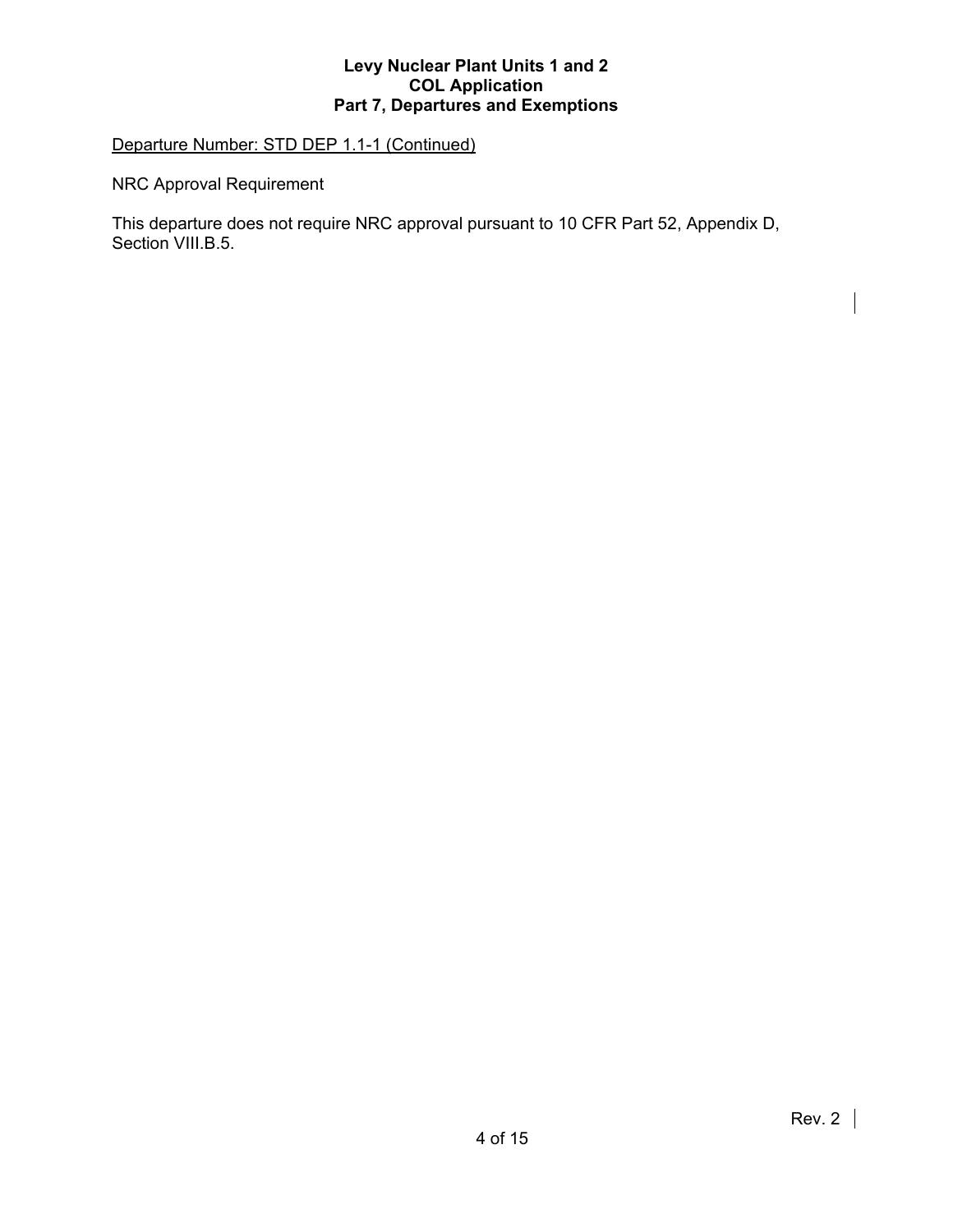## Departure Number: STD DEP 8.3-1

### Affected DCD/FSAR Sections: 8.3.2.2

Summary of Departure:

The DCD states that the Class 1E battery chargers and Class 1E voltage regulating transformers are designed to limit the input (ac) current to an acceptable value under faulted conditions on the output side. However, the AP1000 voltage regulating transformers do not have active components to limit current.

### Scope/Extent of Departure:

This departure is identified in FSAR Subsection 8.3.2.2.

### Departure Justification:

DCD Subsection 8.3.2.2 states that the Class 1E voltage regulating transformers have built-in circuit breakers at the input and output sides for protection and isolation. The circuit breakers are coordinated and periodically tested to verify their designed coordination and isolation function. They are qualified as isolation devices between Class 1E and non-Class 1E circuits in accordance with IEEE 384 and Regulatory Guide 1.75. Since the isolation and protection function is provided by the breakers, there is no need for the voltage regulating transformers to have current limiting capability. This departure does not adversely affect any safety-related system, nor does it conflict with applicable regulatory guidance.

### Departure Evaluation:

This Tier 2 departure is associated with isolation between Class 1E loads and the non-Class 1E ac power source. The departure results in a change to the DCD that does not impact the required design function (i.e., isolation). Accordingly, it does not:

- 1. Result in more than a minimal increase in the frequency of occurrence of an accident previously evaluated in the plant-specific DCD;
- 2. Result in more than a minimal increase in the likelihood of occurrence of a malfunction of a structure, system, or component (SSC) important to safety and previously evaluated in the plant-specific DCD;
- 3. Result in more than a minimal increase in the consequences of an accident previously evaluated in the plant-specific DCD;
- 4. Result in more than a minimal increase in the consequences of a malfunction of an SSC important to safety previously evaluated in the plant-specific DCD;
- 5. Create a possibility for an accident of a different type than any evaluated previously in the plant-specific DCD;
- 6. Create a possibility for a malfunction of an SSC important to safety with a different result than any evaluated previously in the plant-specific DCD;
- 7. Result in a design basis limit for a fission product barrier as described in the plantspecific DCD being exceeded or altered; or
- 8. Result in a departure from a method of evaluation described in the plant-specific DCD used in establishing the design bases or in the safety analyses.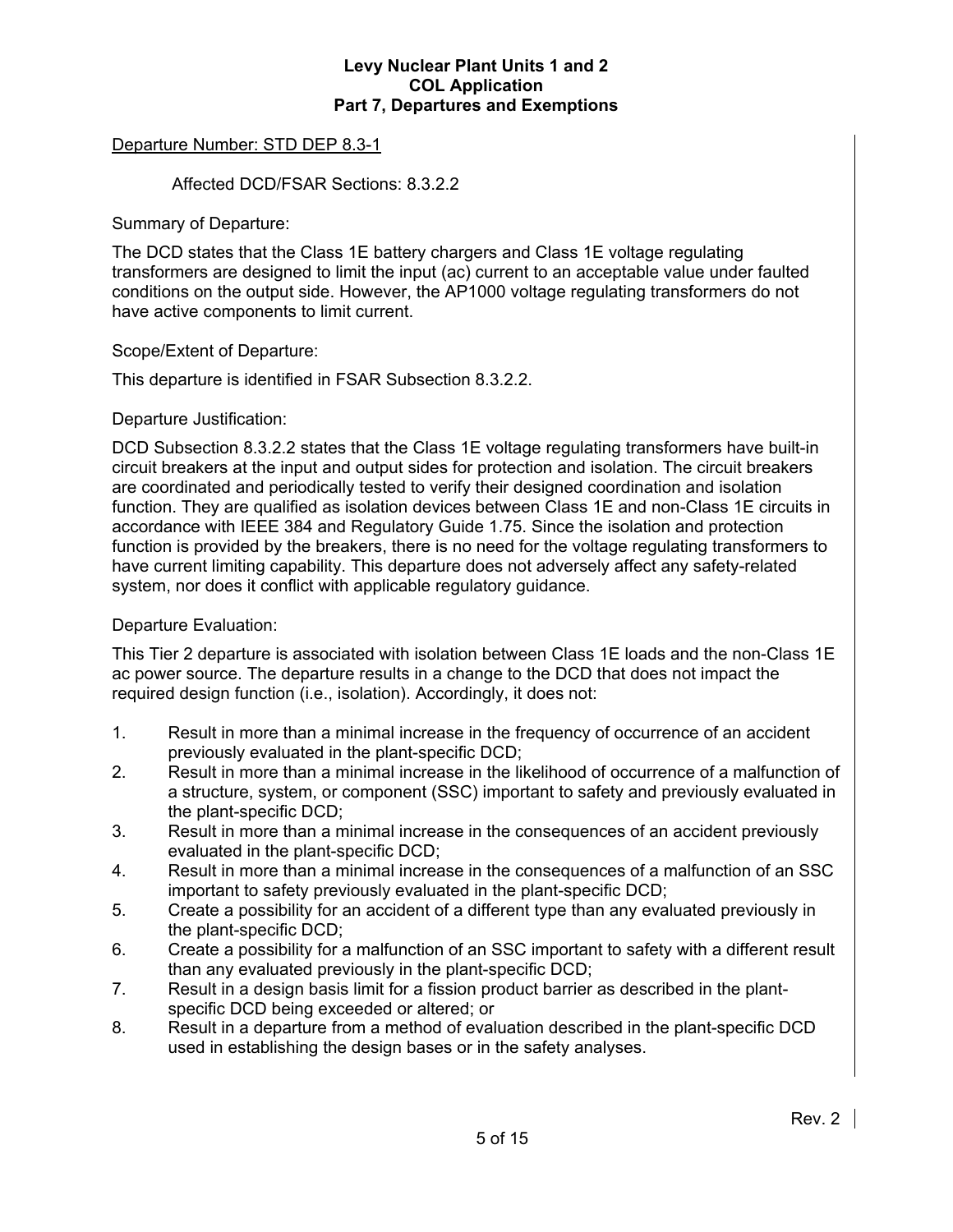### Departure Number: STD DEP 8.3-1 (Continued)

This Tier 2 departure does not affect resolution of an ex-vessel severe accident design feature identified in the plant-specific DCD.

Therefore, this departure has no safety significance.

NRC Approval Requirement

This departure does not require NRC approval pursuant to 10 CFR Part 52, Appendix D, Section VIII.B.5.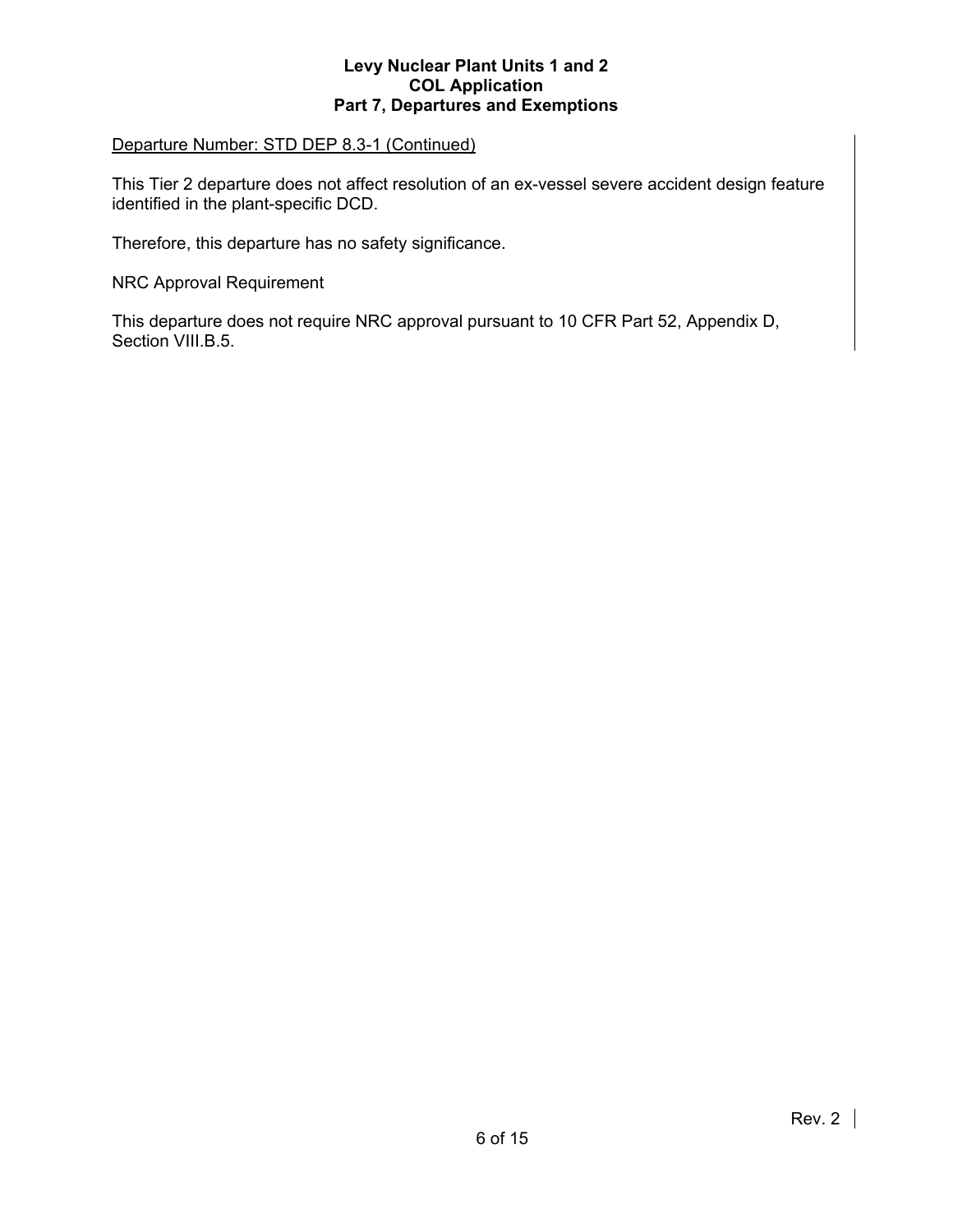# **A.2 Departures that Require NRC Approval Prior to Implementation**

| <b>Departure Number</b> | <b>Description</b> |
|-------------------------|--------------------|
| None                    |                    |
|                         |                    |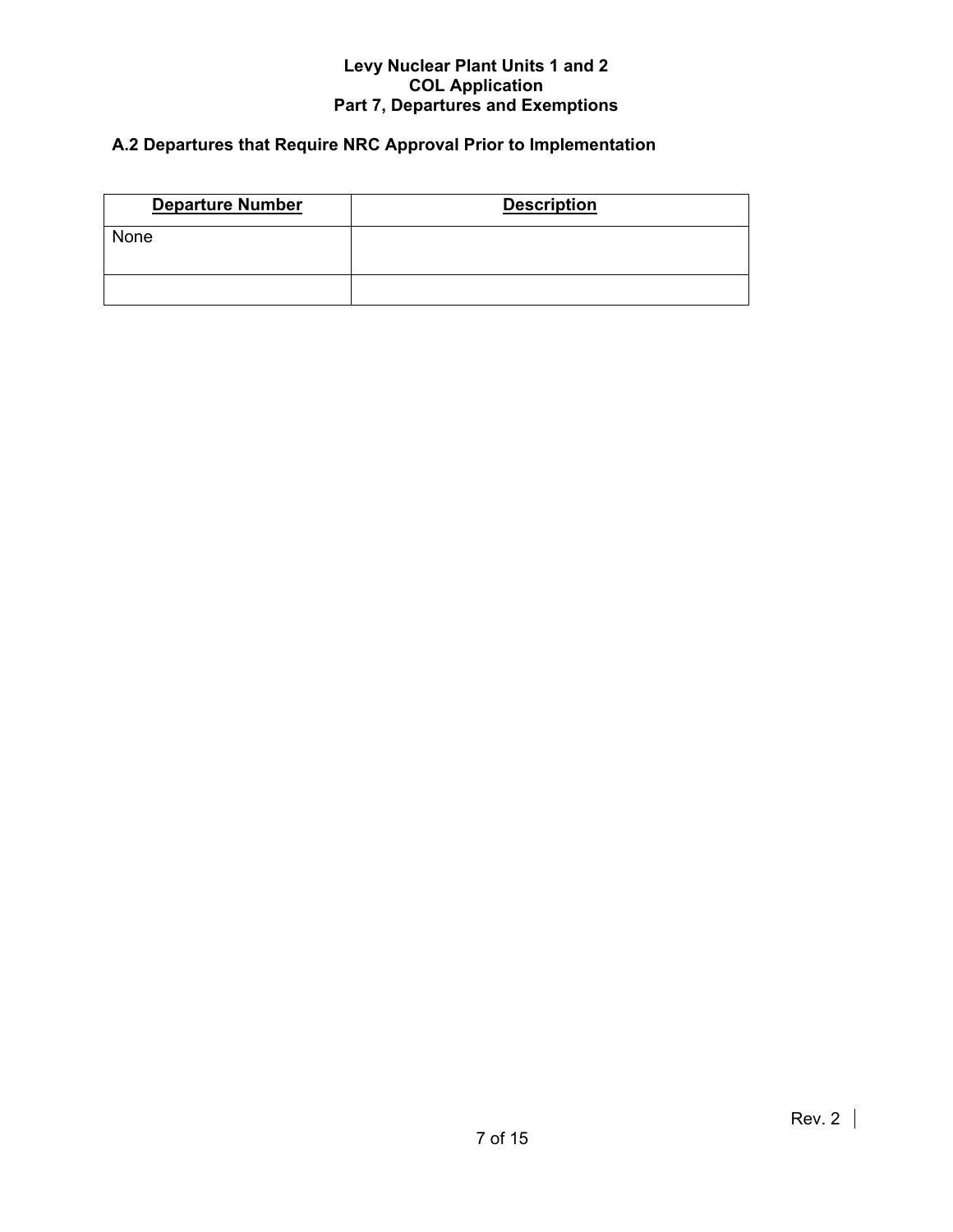# **B. Levy Nuclear Plant, Units 1 and 2 Exemption Requests**

Progress Energy Florida, Inc (PEF) requests the following exemptions related to:

- 1. Not used, and
- 2. Combined License (COL) Application Organization and Numbering
- 3. Special Nuclear Material (SNM) Material Control and Accounting Program Description

Discussion and justification for each of these requests is provided in the following pages.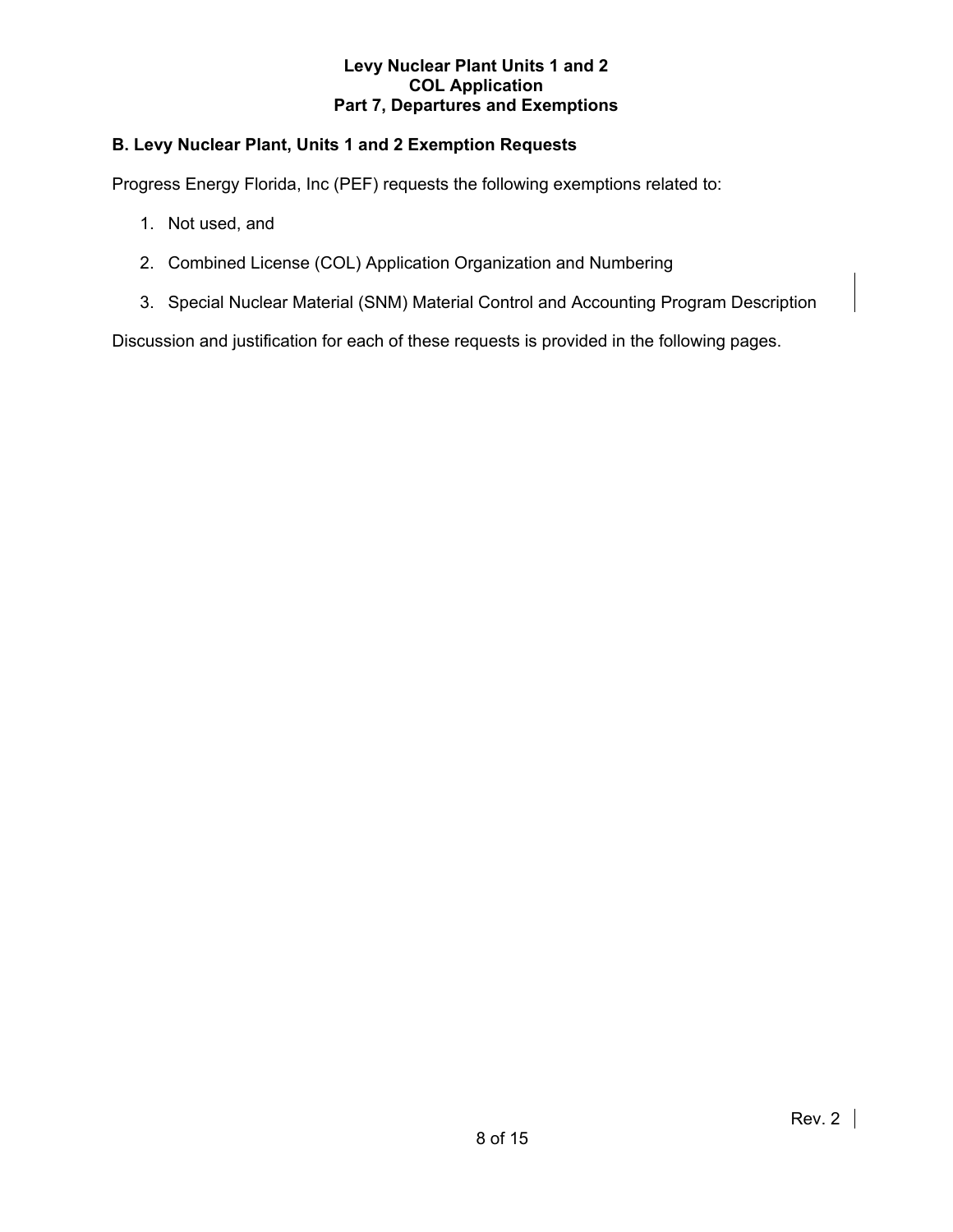# **1) Fitness for Duty Program (FFD) Description (Part 26)**

Withdrawn – this exemption is no longer required.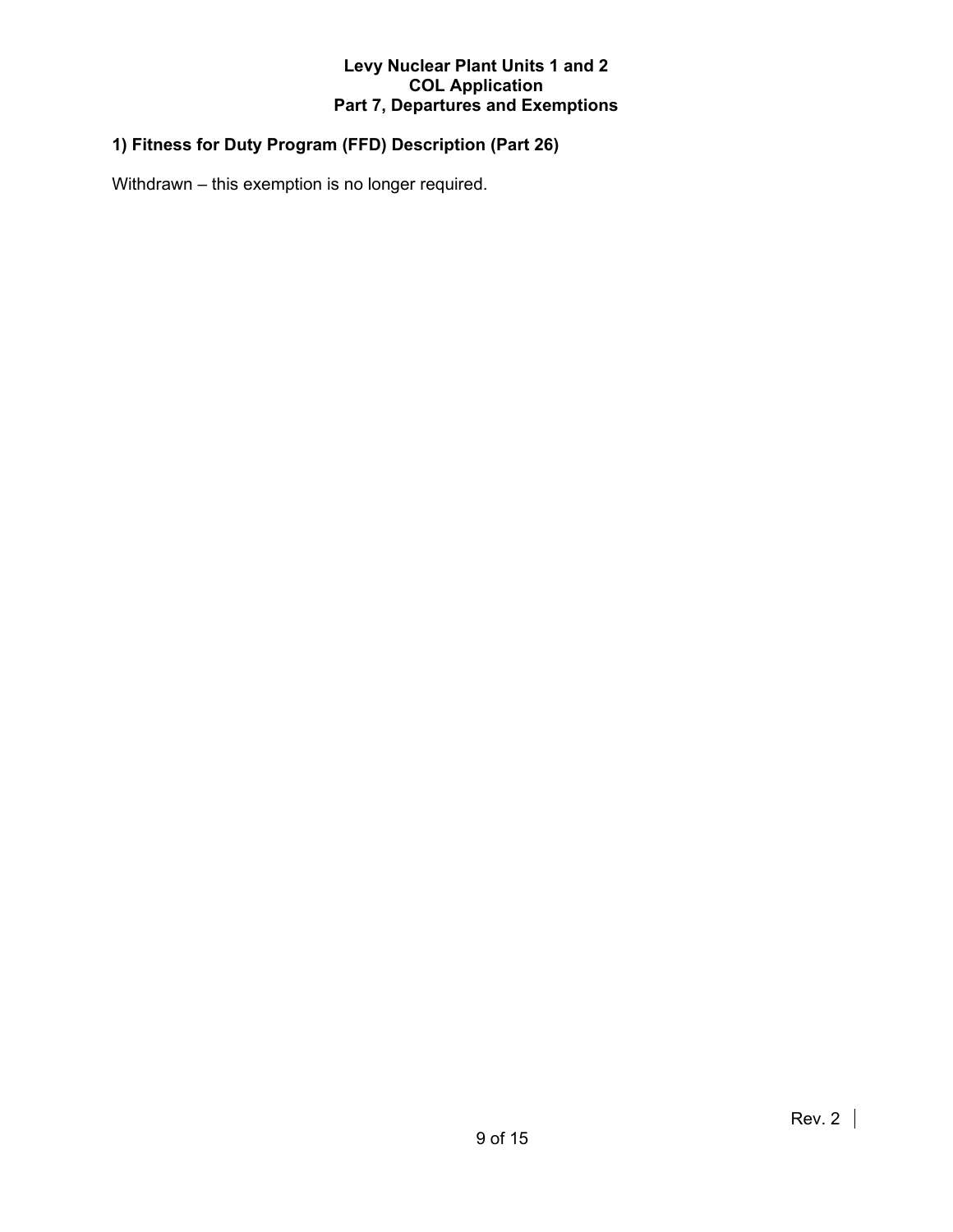# **2) Combined License (COL) Application Organization and Numbering (Part 52, Appendix D)**

Applicable Regulation(s): 10 CFR Part 52, Appendix D, Section IV.A.2.a

Specific wording from which exemption is requested:

"IV. Additional Requirements and Restrictions A. An applicant for a combined license that wishes to reference this appendix shall, in addition to complying with the requirements of 10 CFR 52.77, 52.79, and 52.80, comply with the following requirements:

1. Incorporate by reference, as part of its application, this appendix.

2. Include, as part of its application:

a. A plant-specific DCD containing the same type of information and using the same organization and numbering as the generic DCD for the AP1000 design, as modified and supplemented by the applicant's exemptions and departures;"

Pursuant to 10 CFR 52.7 and 52.93 (as amended and promulgated effective Sept. 27, 2007), Progress Energy Florida (PEF) requests an exemption from the requirement of 10 CFR 52, Appendix D, Section IV.A.2.a, to include a plant-specific Design Control Document (DCD) "containing the same type of information and using the same organization and numbering as the generic DCD for the AP1000 design…." While the Levy Nuclear Plant, Units 1 and 2 (LNP 1 and 2) plant-specific DCD (i.e., the final safety analysis report [FSAR]) does contain the same type of information and generally follows the same organization and numbering as the generic DCD for the AP1000 design, some limited sections and subsections of the FSAR (as identified in the departures report as item STD DEP 1.1-1) do not follow the "same organization and numbering as the generic DCD for the AP1000 design." PEF proposes to provide the plantspecific DCD (i.e., FSAR) with some administrative revisions to the organization and numbering of the AP1000 DCD.

### Discussion:

The AP1000 DCD generally has an organization and numbering format that provides text by subject in general conformance with the Standard Review Plans (SRP) in effect at the time the DCD was written. Generally, COL information items are included at the end of a chapter, section, or subsection. In some cases, such as DCD Sections 2.1 and 2.2, the section may consist solely of a short description of the topic and the COL information item subsection. This organization and numbering does not allow for the detailed discussion of these topics that is to be included in a complete FSAR section. As such, it is necessary to include numerous additional sections and subsections to fully address the topic as identified in the guidance of Regulatory Guide 1.206 and the applicable SRP. In other cases, the organization and numbering must be modified slightly to allow for inclusion of plant-specific discussions within the appropriate section of the FSAR, such as including an additional water system description in Section 9.2. In these cases, the COL information item discussions are retained at the end of the DCD corresponding chapter, section, or subsection (to maintain the organization), but the numbering may be different.

These differences are well identified in the FSAR as STD DEP 1.1-1 at each location where the departure is taken and are considered to be purely administrative to support a logical construction of the document. Where the departure from the DCD organization and numbering is taken, the revised organization and numbering generally follows the guidance provided in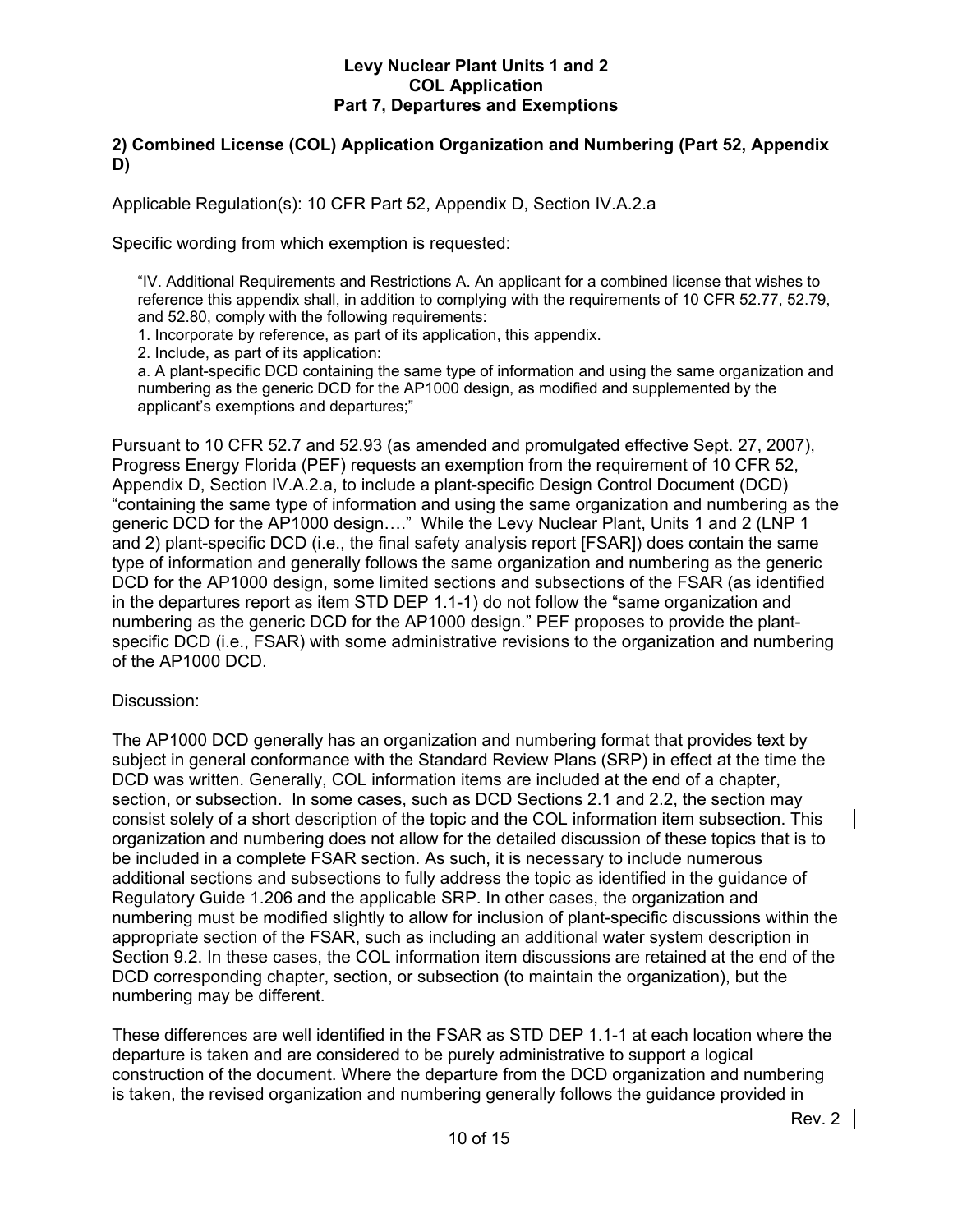Regulatory Guide 1.206 and the applicable SRP. As such, there are no significant departures from the expected organization and numbering of a typical FSAR, and the information is readily identifiable to facilitate NRC review.

In view of the above, we believe that it would be less efficient for both PEF and the NRC to fully comply with the regulation of 10 CFR Part 52, Appendix D, Section IV.A.2.a, that requires strict adherence to the "same organization and numbering as the generic DCD for the AP1000 design." Accordingly, PEF hereby submits a request for an exemption from the regulations of 10 CFR 52, Appendix D, Section IV.A.2.a, pursuant to 10 CFR 52.7, "Specific Exemptions," and 10 CFR 52.93, "Exemptions and Variances."

Granting this request, which is authorized by law, would facilitate the NRC review of the LNP 1 and 2 COL application. For this and other reasons, granting this exemption request will not present an undue risk to the public health and safety, and is consistent with the common defense and security.

Moreover, compliance with the current rule would cause undue hardship for PEF and would also be inefficient and burdensome for the NRC staff. That approach would require PEF to prepare, and NRC to review, information with an organization and numbering that is unfamiliar and inconsistent with the current guidance for format and content of a COL application.

Additionally, compliance with Appendix D, Section IV.A.2.a is not necessary to achieve its underlying purpose. Most of the FSAR conforms to the organization and numbering of the referenced DCD. The exceptions are limited and do not lead to confusion regarding the incorporation of the DCD into the FSAR.

For these reasons, PEF requests approval of the requested exemption from current regulations of 10 CFR 52, Appendix D, Section IV.A.2.a, as identified herein and in the application departures report.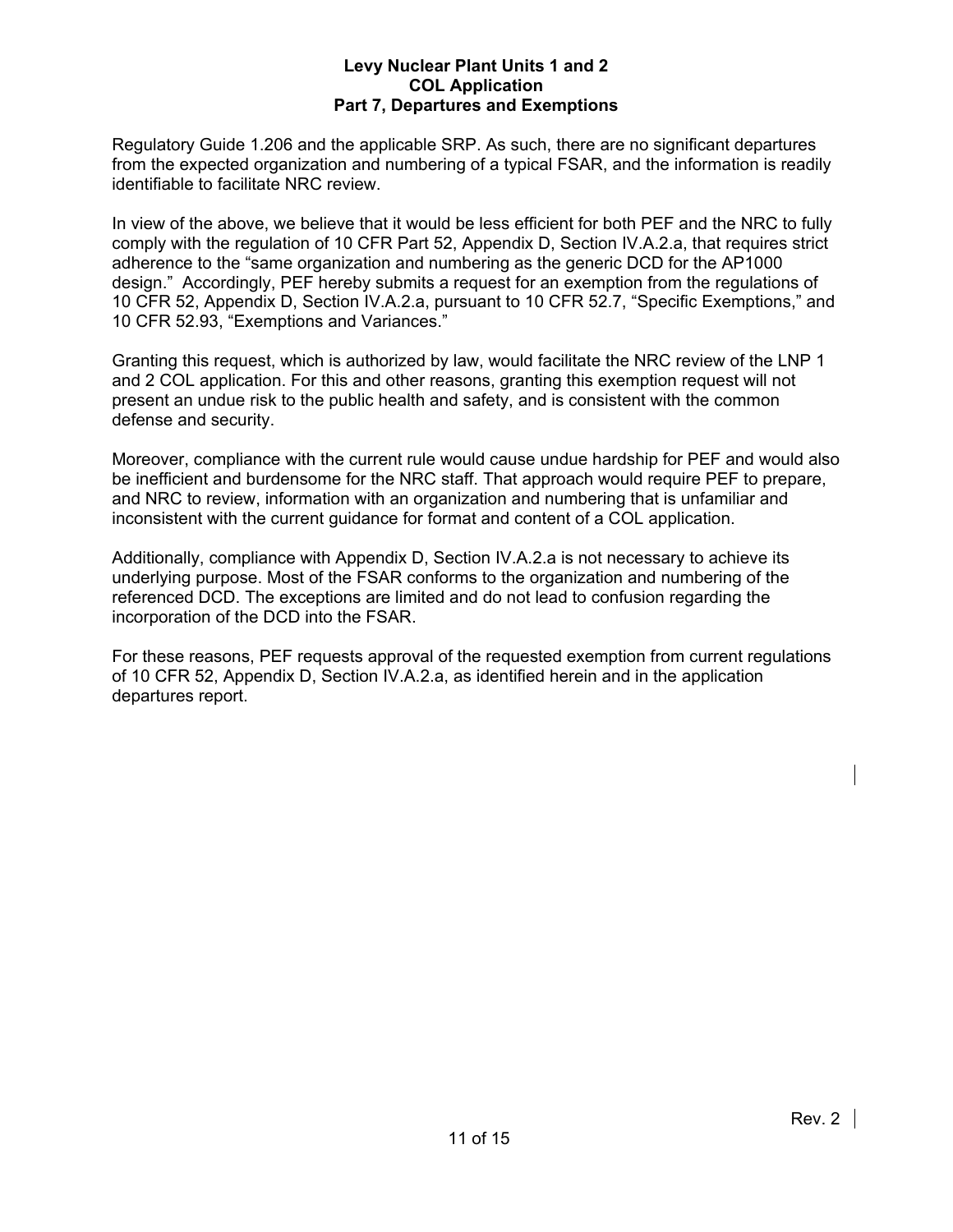# **3) Special Nuclear Material (SNM) Material Control and Accounting (MC&A) Program Description [Part 70, Subpart D and Part 74, Subparts C, D, and E]**

Applicable Regulation(s): 10 CFR §§ 70.22(b), 70.32(c), 74.31, 74.41, and 74.51

Specific wording from which exemption is requested:

# 10 CFR 70.22(b), Contents of applications:

 (b) Each application for a license to possess special nuclear material, to possess equipment capable of enriching uranium, to operate an uranium enrichment facility, to possess and use at any one time and location special nuclear material in a quantity exceeding one effective kilogram, except for applications for use as sealed sources and for those uses involved in the operation of a nuclear reactor licensed pursuant to part 50 of this chapter and those involved in a waste disposal operation, must contain a full description of the applicant's program for control and accounting of such special nuclear material or enrichment equipment that will be in the applicant's possession under license to show how compliance with the requirements of §§ 74.31, 74.33, 74.41, or 74.51 of this chapter, as applicable, will be accomplished.

# 10 CFR 70.32, Conditions of licenses:

- (c) (1) Each license authorizing the possession and use at any one time and location of uranium source material at an uranium enrichment facility or special nuclear material in a quantity exceeding one effective kilogram, except for use as sealed sources and those uses involved in the operation of a nuclear reactor licensed pursuant to part 50 of this chapter and those involved in a waste disposal operation, shall contain and be subject to a condition requiring the licensee to maintain and follow:
	- (i) The program for control and accounting of uranium source material at an uranium enrichment facility and special nuclear material at all applicable facilities as implemented pursuant to § 70.22(b), or §§ 74.31(b), 74.33(b), 74.41(b), or 74.51(c) of this chapter, as appropriate;
	- (ii) The measurement control program for uranium source material at an uranium enrichment facility and for special nuclear material at all applicable facilities as implemented pursuant to §§ 74.31(b), 74.33(b), 74.45(c), or 74.59(e) of this chapter, as appropriate; and
	- (iii) Other material control procedures as the Commission determines to be essential for the safeguarding of uranium source material at an uranium enrichment facility or of special nuclear material and providing that the licensee shall make no change that would decrease the effectiveness of the material control and accounting program implemented pursuant to § 70.22(b), or §§ 74.31(b), 74.33(b), 74.41(b), or 74.51(c) of this chapter, and the measurement control program implemented pursuant to §§ 74.31(b), 74.33(b), 74.41(b), or 74.59(e) of this chapter without the prior approval of the Commission. A licensee desiring to make changes that would decrease the effectiveness of its material control and accounting program or its measurement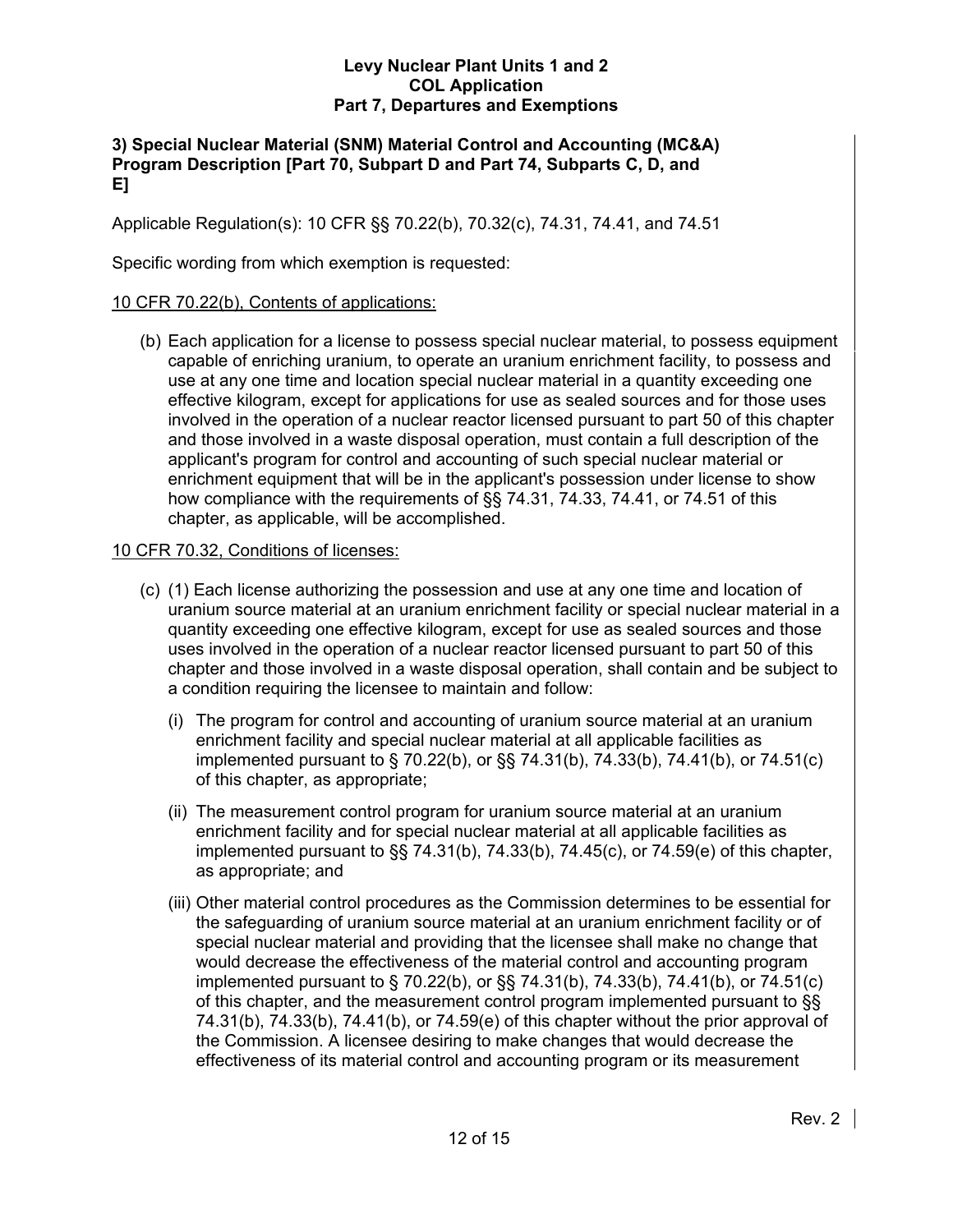control program shall submit an application for amendment to its license pursuant to § 70.34.

10 CFR 74.31, Nuclear material control and accounting for special nuclear material of low strategic significance:

 (a) General performance objectives. Each licensee who is authorized to possess and use more than one effective kilogram of special nuclear material of low strategic significance, excluding sealed sources, at any site or contiguous sites subject to control by the licensee, other than a production or utilization facility licensed pursuant to part 50 or 70 of this chapter, or operations involved in waste disposal, shall implement and maintain a Commission approved material control and accounting system that will achieve the following objectives:

10 CFR 74.41, Nuclear material control and accounting for special nuclear material of moderate strategic significance:

 (a) General performance objectives. Each licensee who is authorized to possess special nuclear material (SNM) of moderate strategic significance or SNM in a quantity exceeding one effective kilogram of strategic special nuclear material in irradiated fuel reprocessing operations other than as sealed sources and to use this material at any site other than a nuclear reactor licensed pursuant to part 50 of this chapter; or as reactor irradiated fuels involved in research, development, and evaluation programs in facilities other than irradiated fuel reprocessing plants; or an operation involved with waste disposal, shall establish, implement, and maintain a Commission-approved material control and accounting (MC&A) system that will achieve the following performance objectives:

# 10 CFR 74.51, Nuclear material control and accounting for strategic special nuclear material:

 (a) General performance objectives. Each licensee who is authorized to possess five or more formula kilograms of strategic special nuclear material (SSNM) and to use such material at any site, other than a nuclear reactor licensed pursuant to part 50 of this chapter, an irradiated fuel reprocessing plant, an operation involved with waste disposal, or an independent spent fuel storage facility licensed pursuant to part 72 of this chapter shall establish, implement, and maintain a Commission-approved material control and accounting (MC&A) system that will achieve the following objectives:

# Discussion:

Progress Energy Florida, Inc. (PEF) requests an exemption from the requirements of 10 CFR § 70.22(b) and, in turn, §§ 70.32(c), 74.31, 74.41, and 74.51. Section 70.22(b) requires an application for a license for special nuclear material to contain a full description of the applicant's program for material control and accounting (MC&A) of special nuclear material under §§ 74.31, 74.33, 74.41, and 74.51<sup>1</sup>. Section 70.32(c) requires a license authorizing the use of special nuclear material to contain and be subject to a condition requiring the licensee to maintain and follow a special nuclear material control and accounting program, measurement control program, and other material control procedures, including the corresponding records

<sup>1</sup> While not containing an explicit exception for Part 50 reactors, § 74.33 applies only to uranium enrichment facilities and thus is not directly implicated in this exemption request.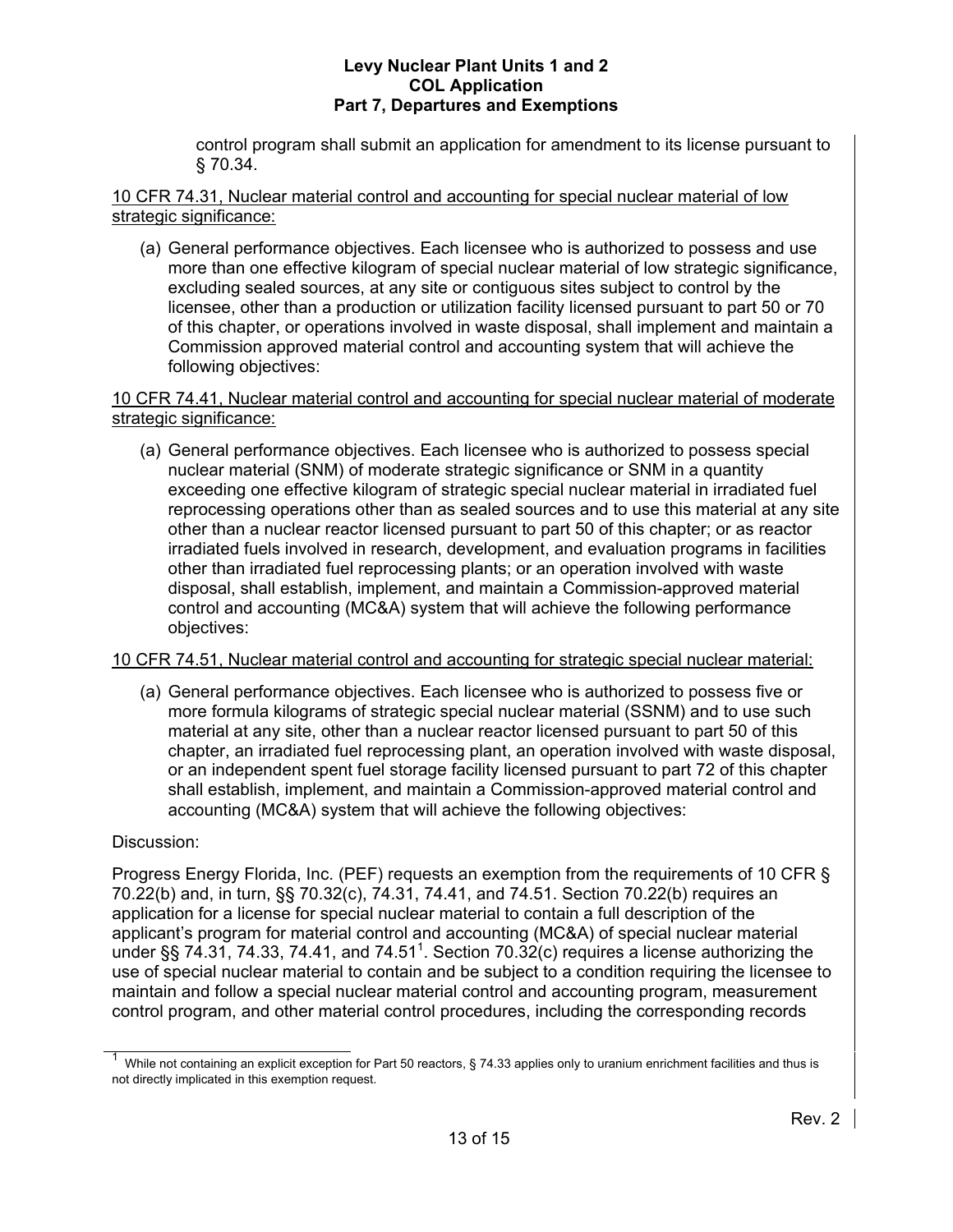management requirements. However, §§ 70.22(b), 70.32(c), 74.31, 74.41, and 74.51 contain exceptions for nuclear reactors licensed under 10 CFR Part 50. The regulations applicable to the MC&A of special nuclear material for nuclear reactors licensed under 10 CFR Part 50 are provided in 10 CFR Part 74, Subpart B, §§ 74.11 through 74.19, excluding § 74.17. The purpose of this exemption request is to seek a similar exception for this combined license (COL) under 10 CFR Part 52, such that the same regulations will be applied to the special nuclear material MC&A program as nuclear reactors licensed under 10 CFR Part 50.

Nuclear reactors licensed under Part 50 are explicitly excepted from the requirements of §§ 70.22(b), 70.32(c), 74.31, 74.41, and 74.51. There is no technical or regulatory reason to treat nuclear reactors licensed under Part 52 differently than reactors licensed under Part 50 with respect to the MC&A provisions in 10 CFR Part 74. As indicated in the Statement of Considerations for 10 CFR § 52.0(b) (72 Fed. Reg. 49352, 49372, 49436 (Aug. 28, 2007)), applicants and licensees under Part 52 are subject to all of the applicable requirements in 10 CFR Chapter I, whether or not those provisions explicitly mention a COL under Part 52. This regulation clearly indicates that plants licensed under Part 52 are to be treated no differently than plants licensed under Part 50 with respect to the substantive provisions in 10 CFR Chapter I (which includes Parts 70 and 74). In particular, the exception for nuclear reactors licensed under Part 50, as contained in §§ 70.22(b), 70.32(c), 74.31, 74.41, or 74.51, should also be applied to reactors licensed under Part 52.

An exemption from the requirements of §§ 70.22(b), 70.32(c), 74.31, 74.41, and 74.51 would not mean that a MC&A program would be unnecessary or that the COL application would be silent regarding MC&A. To the contrary, the MC&A requirements in Subpart B to Part 74 would still be applicable to the COL just as they are to licenses issued under Part 50. Additionally, the COL application will describe the MC&A program for satisfying Subpart B to Part 74.

This exemption request is evaluated under 10 CFR § 52.7, which incorporates the requirements of § 50.12. That section allows the Commission to grant an exemption if 1) the exemption is authorized by law, 2) will not present an undue risk to the public health and safety, 3) is consistent with the common defense and security, and 4) special circumstances are present as specified in 10 CFR § 50.12(a)(2). The criteria in § 50.12 encompass the criteria for an exemption in 10 CFR §§ 70.17(a) and 74.7, the specific exemption requirements for Parts 70 and 74, respectively. Therefore, by demonstrating that the exemption criteria in § 50.12 are satisfied, this request also demonstrates that the exemption criteria in §§ 52.7, 70.17(a) and 74.7 are satisfied.

# Evaluation Against Exemption Criteria

- 1) This exemption is not inconsistent with the Atomic Energy Act or any other statute and is therefore authorized by law.
- 2) An exemption from the requirements of 10 CFR §§ 70.22(b), 70.32(c), 74.31, 74.41, and 74.51 would not present an undue risk to public health and safety. The exemption would treat the COL applicant similarly to Part 50 license applicants, who are excepted from the regulations in question. Furthermore, the COL application will contain a description of the applicant's MC&A program under Subpart B to Part 74. Therefore, the exemption from 10 CFR §§ 70.22(b), 70.32(c), 74.31, 74.41, and 74.51 would not present an undue risk to public health and safety.
- 3) An exemption from the requirements of 10 CFR §§ 70.22(b), 70.32(c), 74.31, 74.41, and 74.51 would not be inconsistent with the common defense and security. The exemption